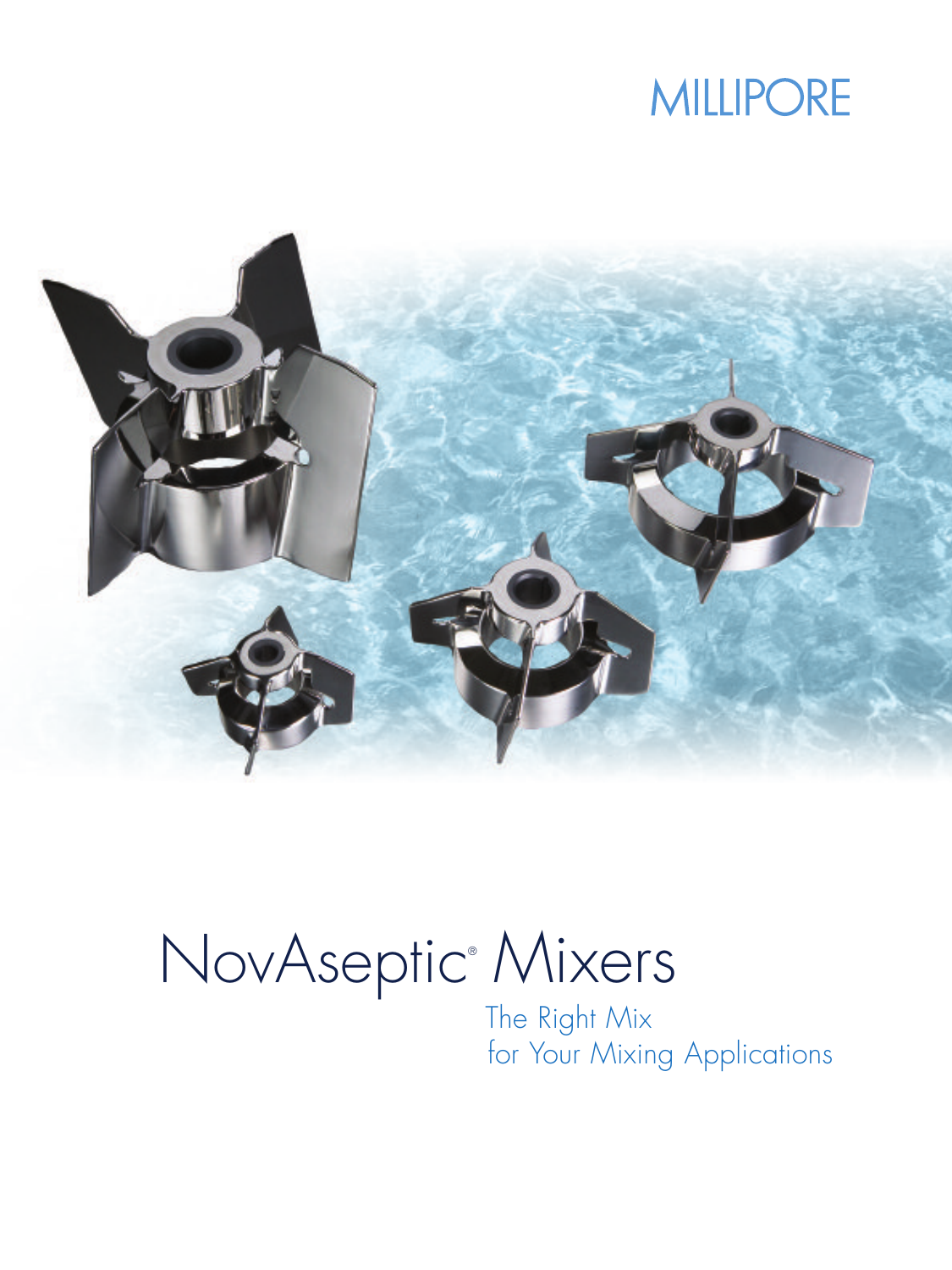### A complete range

### to meet your processing requirements

# **NovAseptic® Mixers**

NovAseptic mixers offer a complete solution for mixing throughout the process line and are designed for a wide variety of mixing applications in the pharmaceutical and biotechnology industries.



The product range includes several mixer models, so you can find the right mixer for your process and scale.

- NovAseptic GMP Mixer general blending
- NovAseptic USM Mixer upstream mixer, medium shear
- NovAseptic HS Mixer high shear mixer
- NovAseptic HSI Mixer high shear inline mixer







NovAseptic HS mixer



NovAseptic HSI mixer

NovAseptic GMP mixer

**Why Use NovAseptic Mixers?**  $\blacktriangleright$  Wide product range with

NovAseptic USM mixer

**complete solutions for aseptic mixing**

**Superior mixing performance**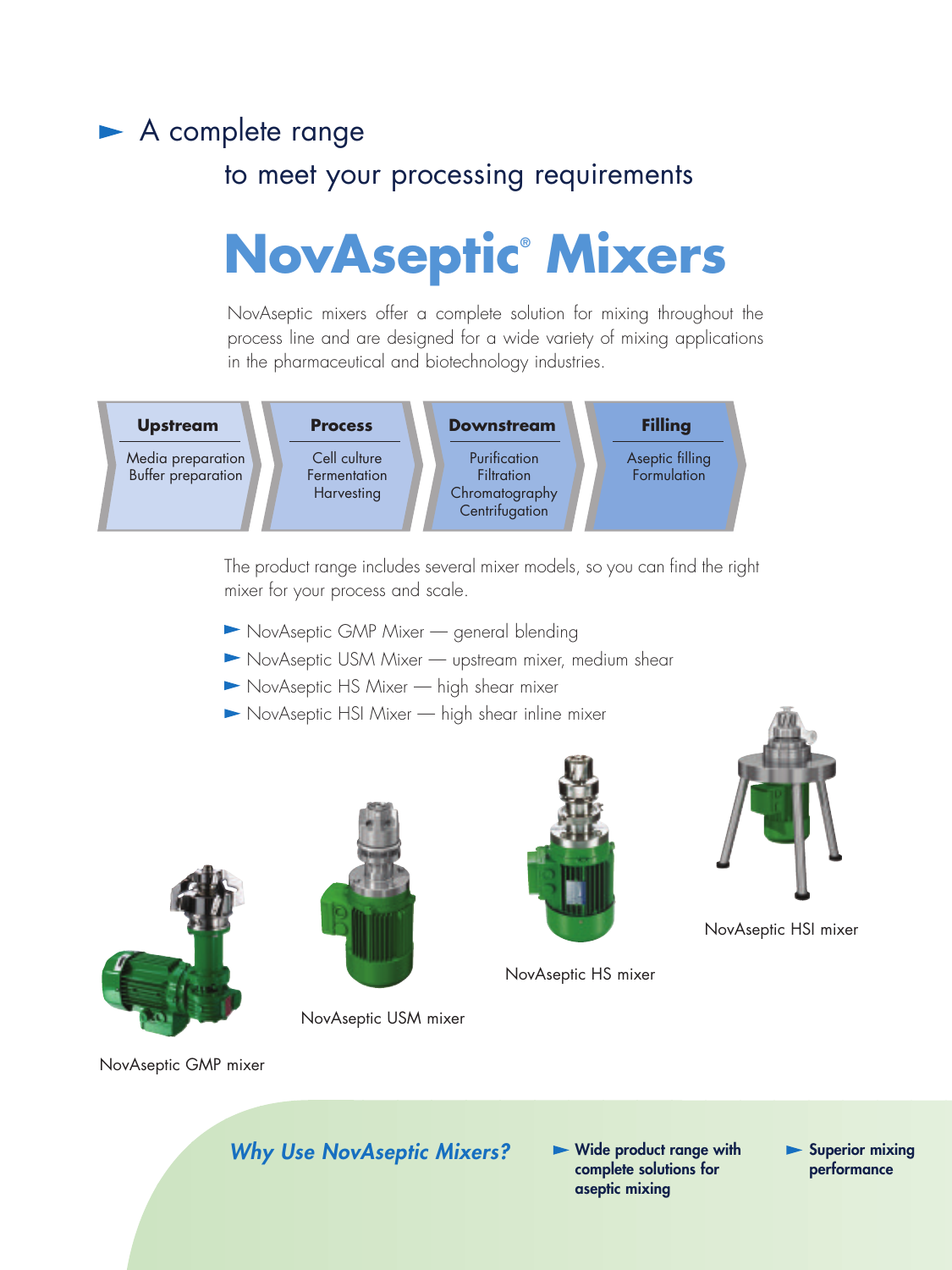### Significant advantages of NovAseptic mixer design

### robust design

NovAseptic mixers are engineered for optimal performance, reliability, durability and ease of maintenance. The design and development of each component is focused on aseptic design and based on more than 20 years of experience.

### magnetically coupled

One of the significant advantages of the magnetic drive is that it enables the total integrity of the tank. No shaft is led through the tank wall which could cause leakage and challenge the integrity of the vessel and its contents.



#### bottom mounted

Magnetically-driven mixers have other advantages which are not related to integrity. Dismantling a NovAseptic mixer is easy, whereas a top-driven mixer often requires a mechanical lifting device. NovAseptic mixers also have the ability to mix even when the vessel is almost empty, because the mixer is nearly flush with the bottom of the vessel.

### focus on aseptic design

Each NovAseptic mixer complies with the most stringent cleanability and sterilizability requirements. All models are completely cleanable- and sterilizable-in-place (CIP/SIP).

**Bottom mounted • low level mixing**

**• easy maintenance**

**Magnetically-driven**

- **• no mechanical seals**
- **• minimizes contamination risk**
- **Completely and easily cleanable- and sterilizable-in-place (CIP/SIP)**
- **Option to test and optimize mixing performance at the Pre-Validation Center**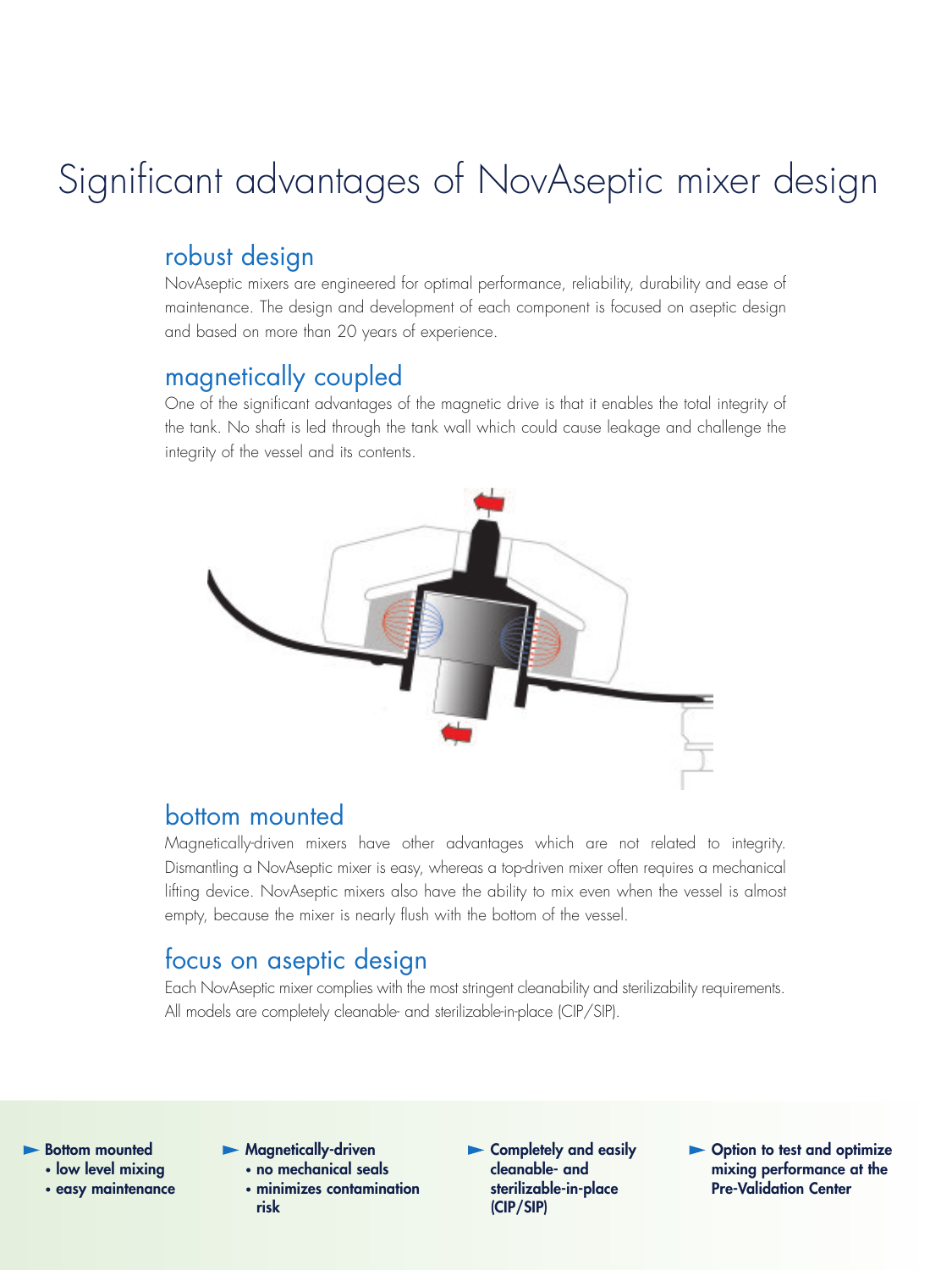## Pick your application



#### general mixing

There are two NovAseptic Mixer models for general mixing and suspensions.

- The GMP mixer is the standard model, and is top-of-the-line when it comes to the most critical applications in your process steps that have high demands on cleanability and SIP. The GMP mixer is clean running and is suitable for general mixing, heat transfer and shear sensitive applications.
- For upstream processes, the USM mixer is a perfect option. This mixer is a superior alternative to top-mounted mixers in upstream mixing applications. The USM mixer creates medium high-shear forces and transfers much more energy into the tank than the GMP mixer, and is ideal for mixing difficult powders into a liquid.

#### high shear mixing

Two models of NovAseptic Mixers are available for high shear applications involving insoluble media such as emulsions, dissolving, or solids that need to be wetted or downsized.

- The HS mixer is installed into a tank and is used for volumes up to  $1,500$ L (shear rates from  $20,000$ s<sup>-1</sup>).
- The HSI mixer is an inline version of the HS mixer, developed for inline powder additions and for blending or particle size reduction. This unit has shear rates from 20,000s<sup>1</sup> and can transfer product between two tanks.





#### multiple mixer combinations

For certain applications, different mixers can be combined in order to achieve the desired result. For example, an HS mixer creates the high shear forces needed to create an emulsion, while the GMP mixer is used to break the vortex and create additional agitation and balance in the tank. A variety of powerful results can be achieved this way, such as controlling vortex to prevent foaming, increased agitation, etc.

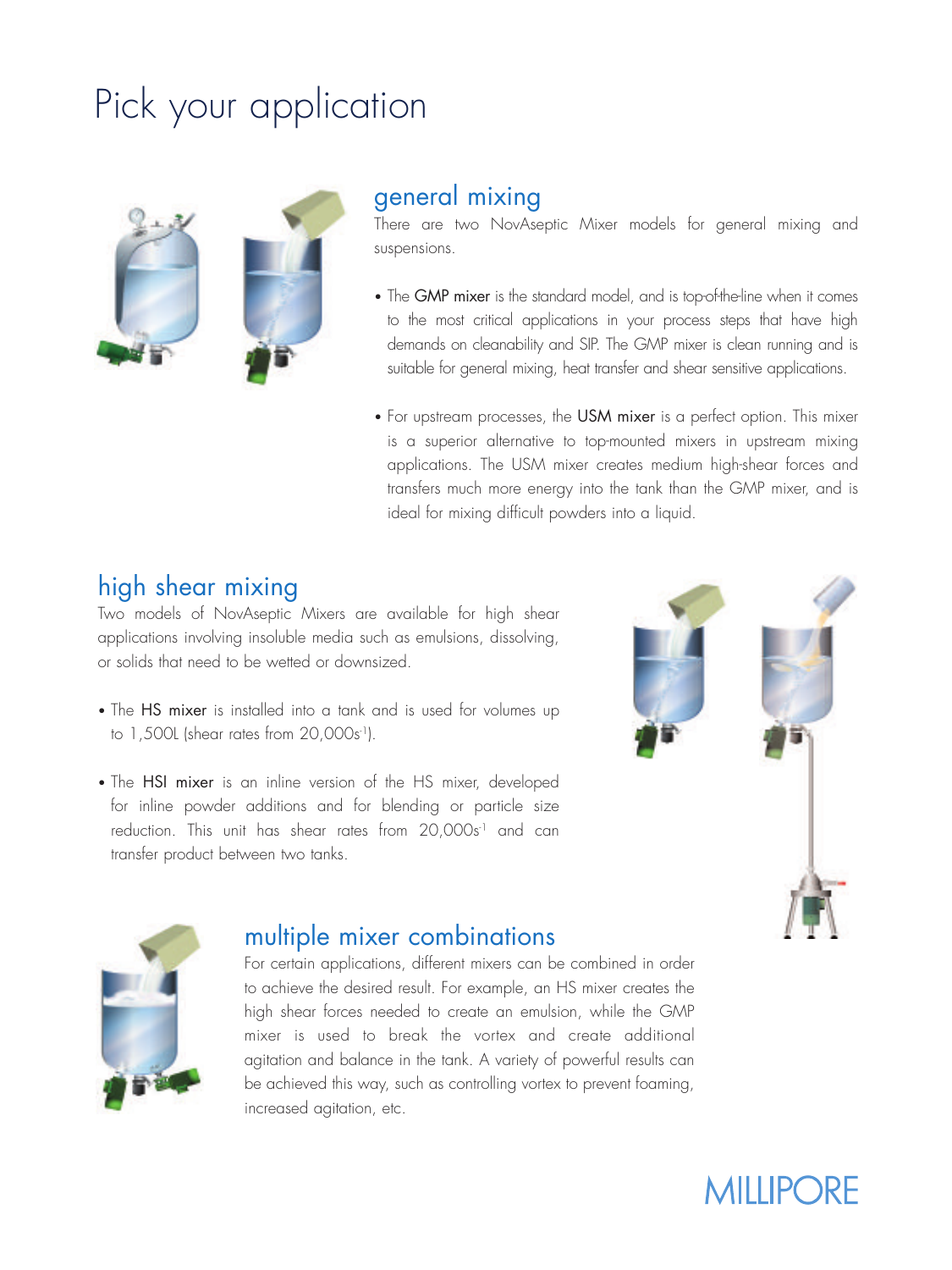### Optimizing your mixing process

#### pre-validation center

Enhanced performance, repeatability and the ability to clean- and steam-in-place are all critical considerations when specifying an aseptic mixing process. These features are built-in with the NovAseptic mixer product range.

Millipore can help you design your process to optimize your mixing steps. Our fully equipped Pre-Validation Center includes the capability to perform live representative tests on your product or process. This center offers several sizes and types of test vessels—sizes up to 5,000 L with steam are possible. Together with our experienced mixing specialists you can verify and optimize your aseptic mixing process with the powerful toolbox of NovAseptic Mixers, making it easy to find the right mix for your processing requirements.

### Production and quality control

NovAseptic Mixers are manufactured in accordance with best practices in quality and undergo a quality control program prior to delivery. The quality control program includes a number of checkpoints to ensure that the mixer parts comply with the highest quality standard, including:

- Batch number is identified, and quantity is verified against the purchase order.
- All parts in contact with media are marked with individual ID numbers for full traceability.
- Measurements are verified against the corresponding drawing.
- The surface finish is measured with a Perthometer to ensure that the Ra value corresponds to the specific order.
- Each drive unit is test-driven before delivery.

A Certificate of Quality is supplied for each mixer part and is delivered with the product.

### The right mix

Contact Millipore for your mixing application needs. 1-800-MILLIPORE www.millipore.com/mixers